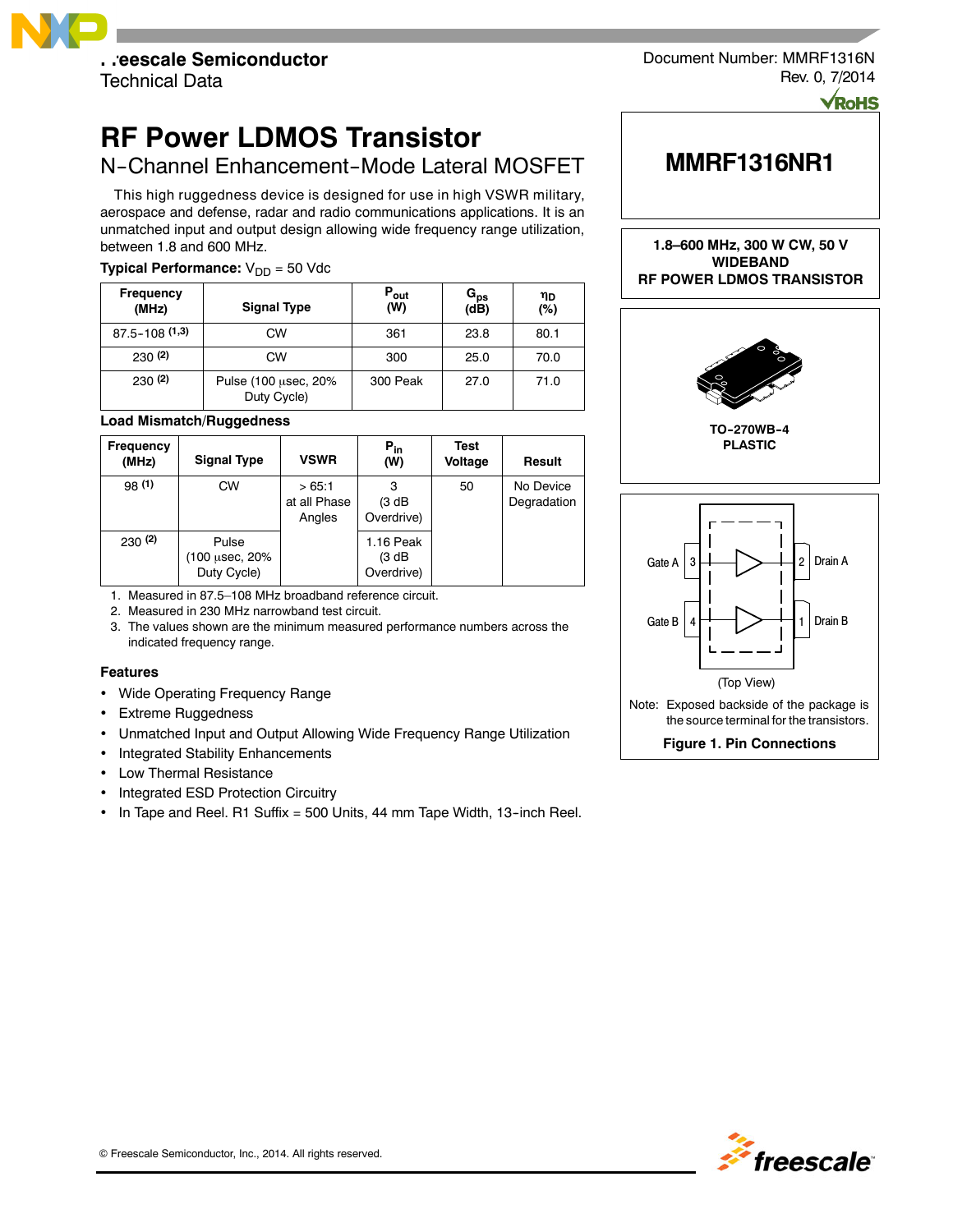

### **Table 1. Maximum Ratings**

| Rating                                                                  | Symbol           | Value           | Unit         |
|-------------------------------------------------------------------------|------------------|-----------------|--------------|
| Drain-Source Voltage                                                    | V <sub>DSS</sub> | $-0.5, +133$    | Vdc          |
| Gate-Source Voltage                                                     | $V_{GS}$         | $-6.0.+10$      | Vdc          |
| Storage Temperature Range                                               | $T_{\sf stg}$    | $-65$ to $+150$ | °C           |
| Case Operating Temperature Range                                        | T <sub>C</sub>   | $-40$ to $+150$ | °C           |
| Operating Junction Temperature Range (1,2)                              | T.ı              | $-40$ to $+225$ | °C           |
| Total Device Dissipation $@$ T <sub>C</sub> = 25°C<br>Derate above 25°C | $P_D$            | 909<br>4.55     | W<br>$W$ /°C |

### **Table 2. Thermal Characteristics**

| <b>Characteristic</b>                                                                                                                                             | <b>Symbol</b>          | Value $(2,3)$ | Unit          |
|-------------------------------------------------------------------------------------------------------------------------------------------------------------------|------------------------|---------------|---------------|
| Thermal Resistance, Junction to Case<br>CW: Case Temperature 81°C, 305 W CW, 50 Vdc, $I_{DQ(A+B)} = 100$ mA, 230 MHz                                              | $R_{\theta \text{JC}}$ | 0.22          | $\degree$ C/W |
| Thermal Impedance, Junction to Case<br>Pulse: Case Temperature 59°C, 300 W Peak, 100 usec Pulse Width,<br>20% Duty Cycle, 50 Vdc, $I_{DQ(A+B)} = 100$ mA, 230 MHz | $Z_{\theta \text{JC}}$ | 0.034         | $\degree$ C/W |

### **Table 3. ESD Protection Characteristics**

| <b>Test Methodology</b>               | <b>Class</b>      |
|---------------------------------------|-------------------|
| Human Body Model (per JESD22-A114)    | 2, passes 2500 V  |
| Machine Model (per EIA/JESD22-A115)   | A, passes 150 V   |
| Charge Device Model (per JESD22-C101) | IV, passes 2000 V |

### **Table 4. Moisture Sensitivity Level**

| <b>Test Methodology</b>              | Rating | <b>Package Peak Temperature</b> | Unit |
|--------------------------------------|--------|---------------------------------|------|
| Per JESD22-A113. IPC/JEDEC J-STD-020 |        | 260                             |      |

**Table 5. Electrical Characteristics** (T<sub>A</sub> = 25°C unless otherwise noted)

| <b>Characteristic</b>                                                             | Symbol                  | Min | Typ | Max | Unit        |
|-----------------------------------------------------------------------------------|-------------------------|-----|-----|-----|-------------|
| Off Characteristics (4)                                                           |                         |     |     |     |             |
| Gate-Source Leakage Current<br>$(V_{GS} = 5$ Vdc, $V_{DS} = 0$ Vdc)               | lgss                    |     |     |     | μAdc        |
| Drain-Source Breakdown Voltage<br>$(V_{GS} = 0$ Vdc, $I_D = 50$ mA)               | $V_{(BR)DSS}$           | 133 | 140 |     | Vdc         |
| Zero Gate Voltage Drain Leakage Current<br>$(V_{DS} = 50$ Vdc, $V_{GS} = 0$ Vdc)  | <b>I</b> <sub>DSS</sub> |     |     | 5   | <b>µAdc</b> |
| Zero Gate Voltage Drain Leakage Current<br>$(V_{DS} = 100$ Vdc, $V_{GS} = 0$ Vdc) | <b>I</b> DSS            |     |     | 10  | <b>µAdc</b> |
| <b>On Characteristics</b>                                                         |                         |     |     |     |             |
| Gate Threshold Voltage<br>$(V_{DS} = 10$ Vdc, $I_D = 960$ $\mu$ Adc)              | $V_{\rm GS(th)}$        | 1.8 | 2.3 | 2.8 | Vdc         |
| Gate Quiescent Voltage                                                            | $V_{GS(Q)}$             | 2.2 | 2.7 | 3.2 | Vdc         |

1. Continuous use at maximum temperature will affect MTTF.

( $V_{DD}$  = 50 Vdc,  $I_D$  = 100 mAdc, Measured in Functional Test)

2. MTTF calculator available at http://www.freescale.com/rf. Select Software & Tools/Development Tools/Calculators to access

MTTF calculators by product. 3. Refer to AN1955, *Thermal Measurement Methodology of RF Power Amplifiers.* Go to http://www.freescale.com/rf.

Select Documentation/Application Notes - AN1955.

4. Each side of device measured separately.

(continued)

Drain-Source On-Voltage  $(V_{GS} = 10$  Vdc,  $I_D = 2$  Adc)  $V_{DS(on)}$   $\begin{vmatrix} - & 0.26 \end{vmatrix}$   $\begin{vmatrix} - & 0.26 \end{vmatrix}$   $\begin{vmatrix} - & 0.26 \end{vmatrix}$   $\begin{vmatrix} - & 0.26 \end{vmatrix}$   $\begin{vmatrix} - & 0.26 \end{vmatrix}$   $\begin{vmatrix} - & 0.26 \end{vmatrix}$   $\begin{vmatrix} - & 0.26 \end{vmatrix}$   $\begin{vmatrix} 0 & 0.26 \end{vmatrix}$   $\begin{vmatrix} 0 & 0.26 \end{vmatrix}$   $\begin{vmatrix} 0 & 0$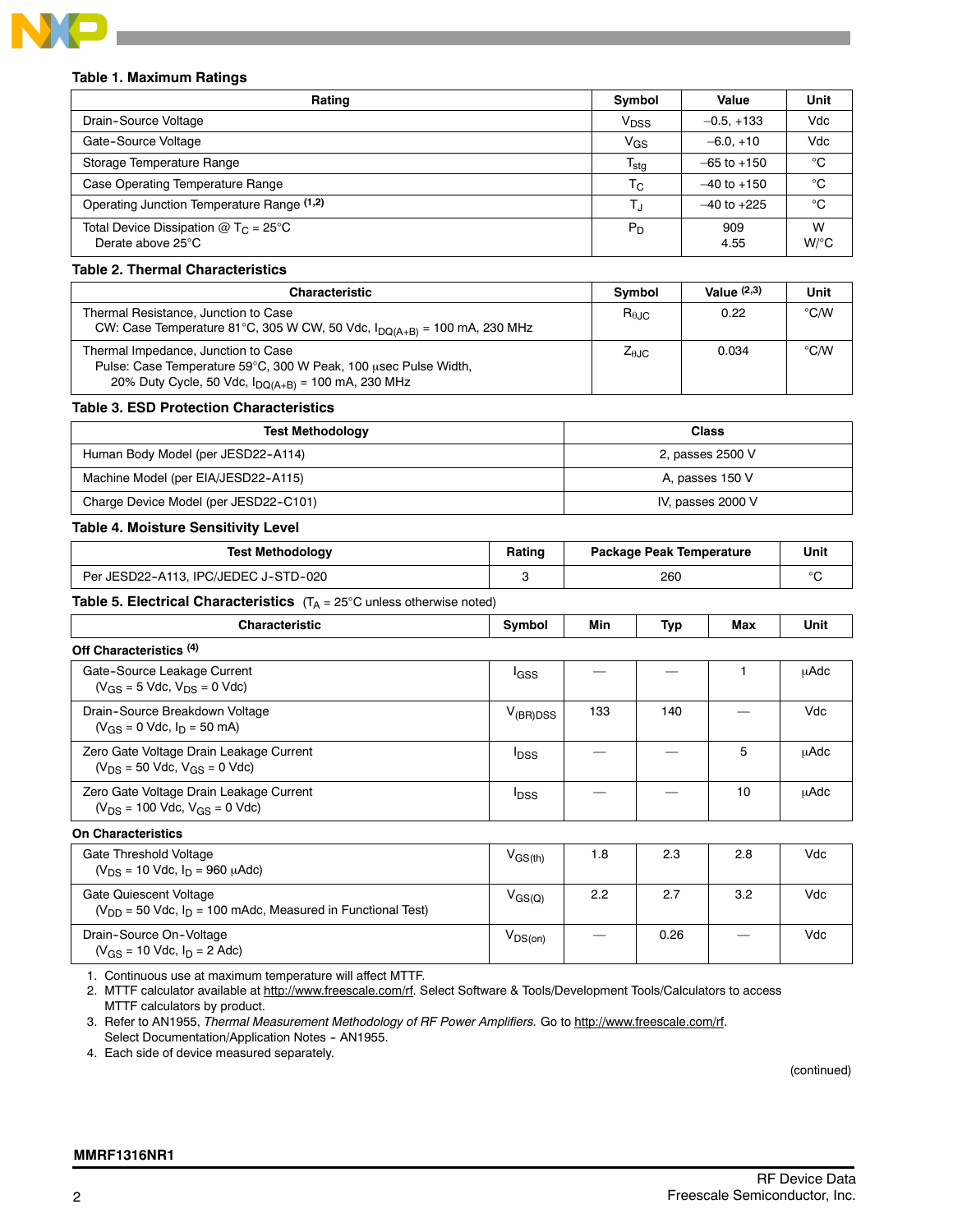

### **Table 5. Electrical Characteristics** (T<sub>A</sub> = 25°C unless otherwise noted) (continued)

| <b>Characteristic</b>                                                                             | Symbol           | Min | Typ | Max | Unit |
|---------------------------------------------------------------------------------------------------|------------------|-----|-----|-----|------|
| Dynamic Characteristics (1)                                                                       |                  |     |     |     |      |
| Reverse Transfer Capacitance<br>$(V_{DS} = 50$ Vdc $\pm$ 30 mV(rms) ac @ 1 MHz, $V_{GS} = 0$ Vdc) | $C_{\rm rss}$    |     | 1.4 |     | p⊦   |
| <b>Output Capacitance</b><br>$(V_{DS} = 50$ Vdc $\pm$ 30 mV(rms) ac @ 1 MHz, $V_{GS} = 0$ Vdc)    | $C_{\text{oss}}$ |     | 63  |     | рF   |
| Input Capacitance<br>$(V_{DS} = 50$ Vdc, $V_{GS} = 0$ Vdc $\pm$ 30 mV(rms) ac @ 1 MHz)            | $C_{iss}$        |     | 168 |     | рF   |

**Functional Tests** <sup>(2)</sup> (In Freescale Test Fixture, 50 ohm system) V<sub>DD</sub> = 50 Vdc, I<sub>DQ(A+B)</sub> = 100 mA, P<sub>out</sub> = 300 W Peak (60 W Avg.),  $f = 230$  MHz, 100  $\mu$ sec Pulse Width, 20% Duty Cycle

| Power Gain        | psا        | 26.0              | 27.0  | 28.5                     | dB |
|-------------------|------------|-------------------|-------|--------------------------|----|
| Drain Efficiency  | ηD         | 69.0              | 71.0  | $\overline{\phantom{m}}$ | %  |
| Input Return Loss | <b>IRL</b> | $\hspace{0.05cm}$ | $-20$ | -9                       | dB |

### **Table 6. Load Mismatch/Ruggedness** (In Freescale Test Fixture, 50 ohm system) I<sub>DQ(A+B)</sub> = 100 mA

| Freauencv<br>(MHz) | <b>Signal Type</b>                                     | VSWR                                 | ້in<br>(W)                    | Test Voltage, V <sub>DD</sub> | Result                |
|--------------------|--------------------------------------------------------|--------------------------------------|-------------------------------|-------------------------------|-----------------------|
| 230                | Pulse<br>$(100 \text{ usec}, 20\% \text{ Duty Cycle})$ | > 65:1 at all<br><b>Phase Angles</b> | I.16 Peak<br>(3 dB Overdrive) | 50                            | No Device Degradation |

1. Each side of device measured separately.

2. Measurements made with device in straight lead configuration before any lead forming operation is applied. Lead forming is used for gull wing (GN) parts.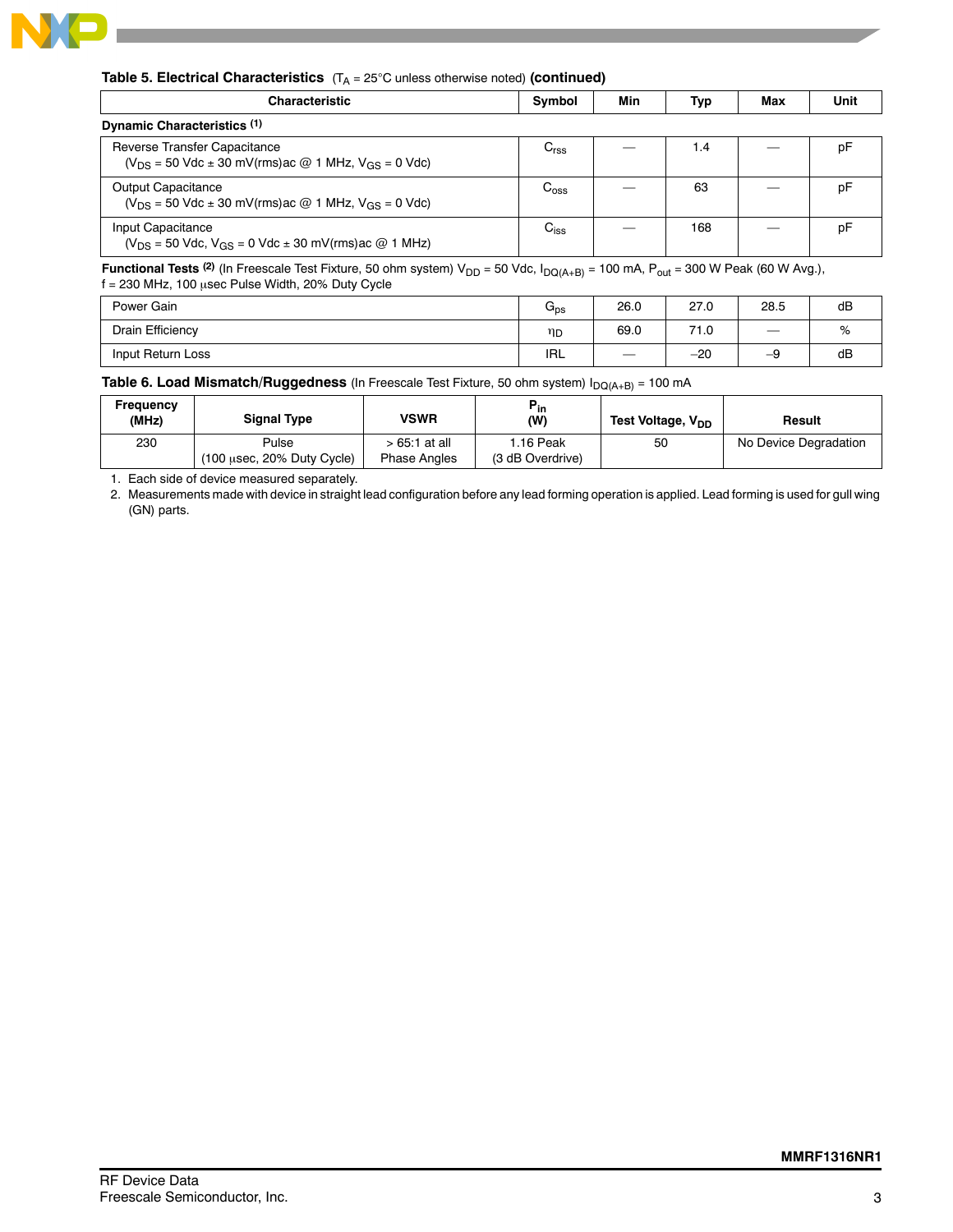



**Figure 3. Normalized V<sub>GS</sub> versus Quiescent Current and Case Temperature**

2500 –1.787



**Note:** MTTF value represents the total cumulative operating time under indicated test conditions.

MTTF calculator available at http:/www.freescale.com/rf. Select Software & Tools/Development Tools/Calculators to access MTTF calculators by product.

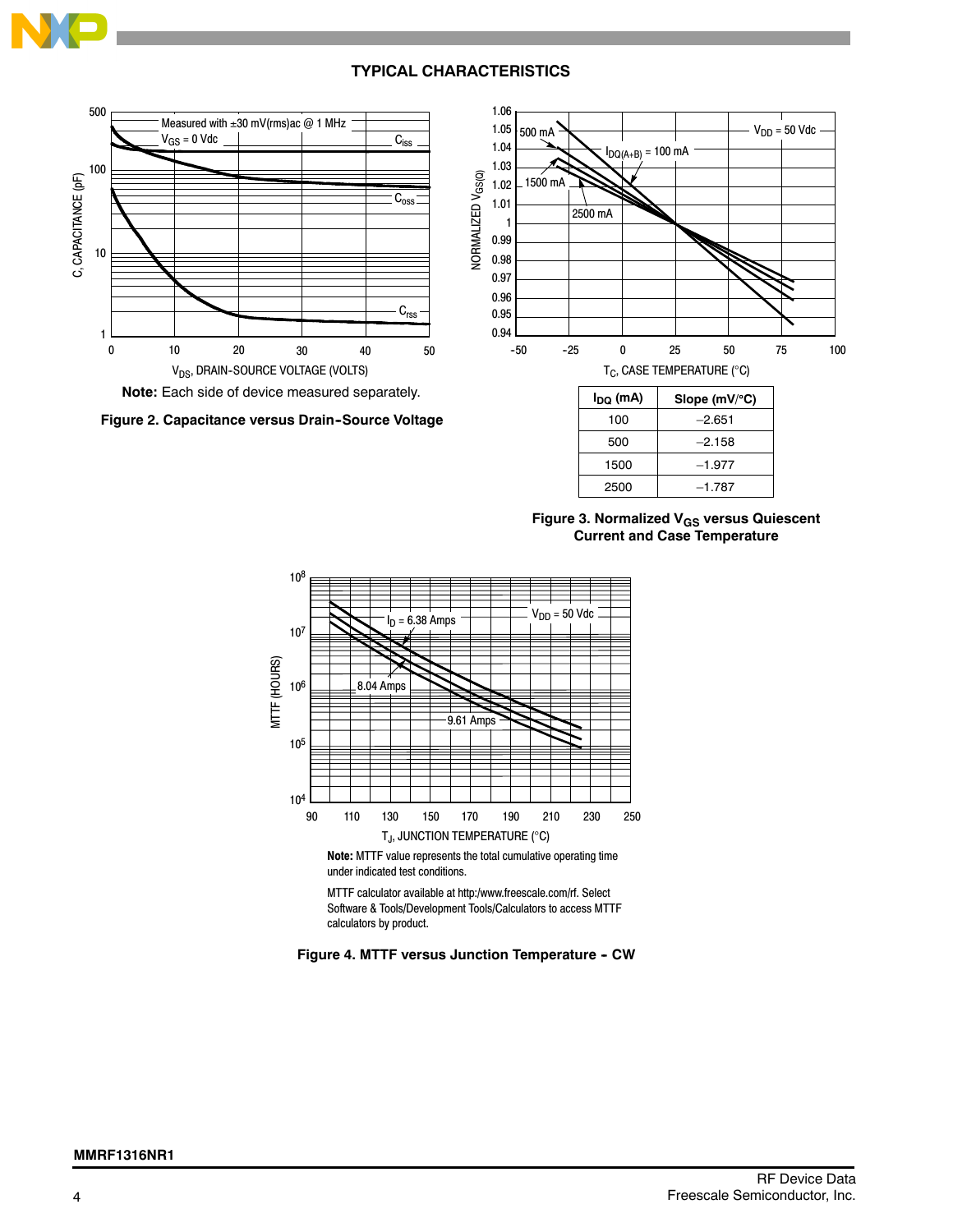

**230 MHz NARROWBAND PRODUCTION TEST FIXTURE**

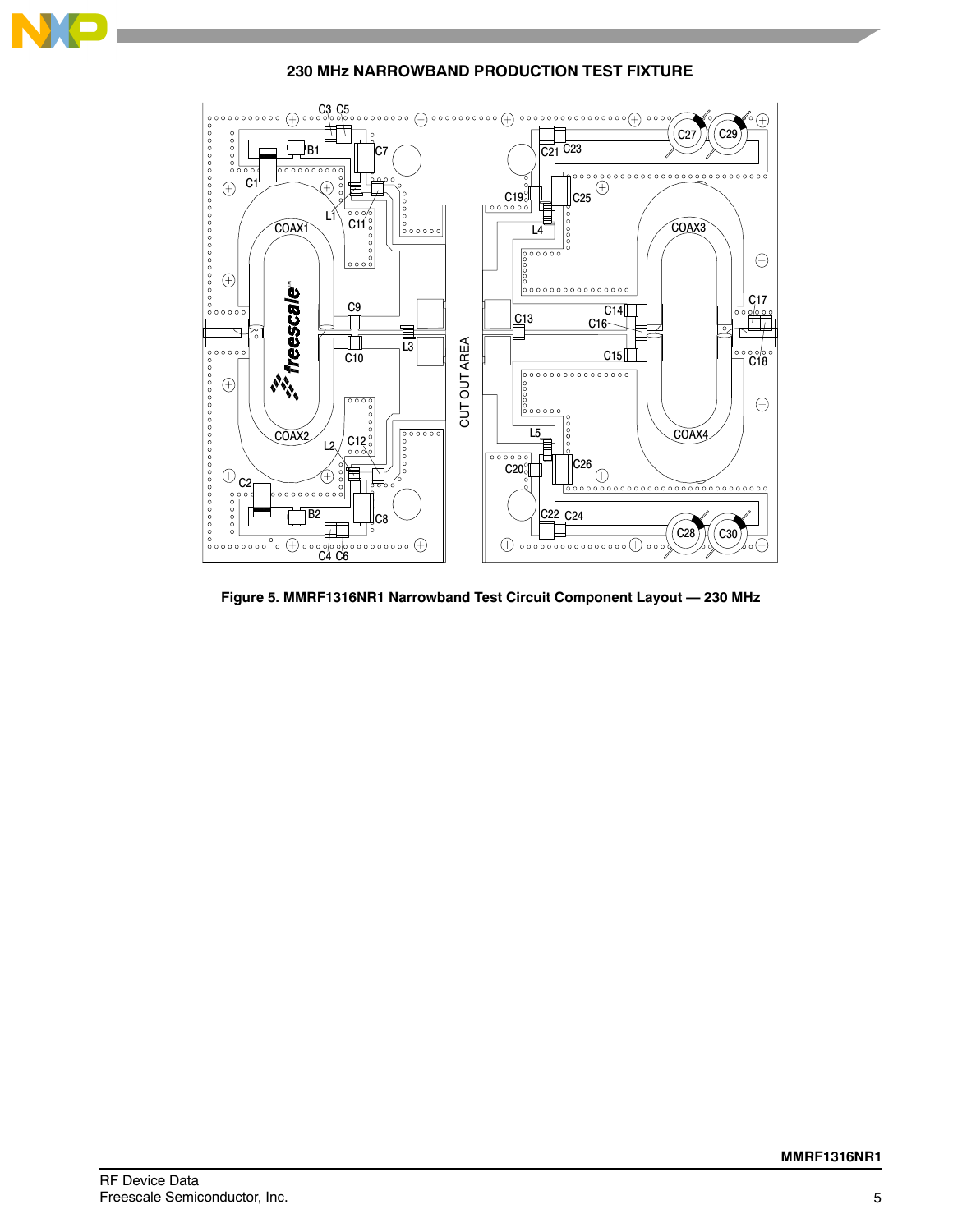

### **230 MHz NARROWBAND PRODUCTION TEST FIXTURE**

| Part                            | <b>Description</b>                       | <b>Part Number</b>   | <b>Manufacturer</b> |
|---------------------------------|------------------------------------------|----------------------|---------------------|
| B1, B2                          | Small Ferrite Beads, Surface Mount       | 2743019447           | Fair-Rite           |
| C1, C2                          | 22 µF, 35 V Tantulum Capacitors          | T491X226K035AT       | Kemet               |
| C <sub>3</sub> , C <sub>4</sub> | 0.1 µF Chip Capacitors                   | CDR33BX104AKWS       | <b>AVX</b>          |
| C5, C6                          | 220 nF Chip Capacitors                   | C1812C224K5RACTU     | Kemet               |
| C7, C8                          | 2.2 µF Chip Capacitors                   | C1825C225J5RACTU     | Kemet               |
| C9, C10, C11, C12               | 1000 pF Chip Capacitors                  | ATC100B102JT50XT     | <b>ATC</b>          |
| C <sub>13</sub>                 | 75 pF Chip Capacitor                     | ATC100B750JT500XT    | <b>ATC</b>          |
| C14, C15                        | 680 pF Chip Capacitors                   | ATC100B681JT200XT    | <b>ATC</b>          |
| C16                             | 82 pF Chip Capacitor                     | ATC100B820JT500XT    | <b>ATC</b>          |
| C <sub>17</sub>                 | 8.2 pF Chip Capacitor                    | ATC100B8R2CT500XT    | <b>ATC</b>          |
| C <sub>18</sub>                 | 11 pF Chip Capacitor                     | ATC100B110JT500XT    | <b>ATC</b>          |
| C19, C20                        | 240 pF Chip Capacitors                   | ATC100B241JT200XT    | <b>ATC</b>          |
| C21, C22                        | 0.10 µF Chip Capacitors                  | C1812F104K1RACTU     | Kemet               |
| C23, C24                        | 0.1 µF Chip Capacitors                   | CDR33BX104AKWS       | <b>AVX</b>          |
| C25, C26                        | 2.2 µF Chip Capacitors                   | 2225X7R225KJT3AB     | <b>ATC</b>          |
| C27, C28, C29, C30              | 470 µF, 63 V Electrolytic Capacitors     | MCGPR63V477M13X26-RH | Multicomp           |
| Coax1, 2, 3, 4                  | 25 Q Semi Rigid Coax, 2.4"               | UT-141C-25           | Micro-Coax          |
| L1, L2                          | 12 nH Inductors, 3 Turns                 | <b>GA3094-ALC</b>    | Coilcraft           |
| L <sub>3</sub>                  | 22 nH Inductor                           | 1812SMS-22NJLC       | Coilcraft           |
| L4, L5                          | 17.5 nH Inductors, 4 Turns               | <b>GA3095-ALC</b>    | Coilcraft           |
| <b>PCB</b>                      | Arlon AD255A 0.030", $\epsilon_r$ = 2.55 | D49840               | <b>MTL</b>          |

### **Table 7. MMRF1316NR1 Narrowband Test Circuit Component Designations and Values — 230 MHz**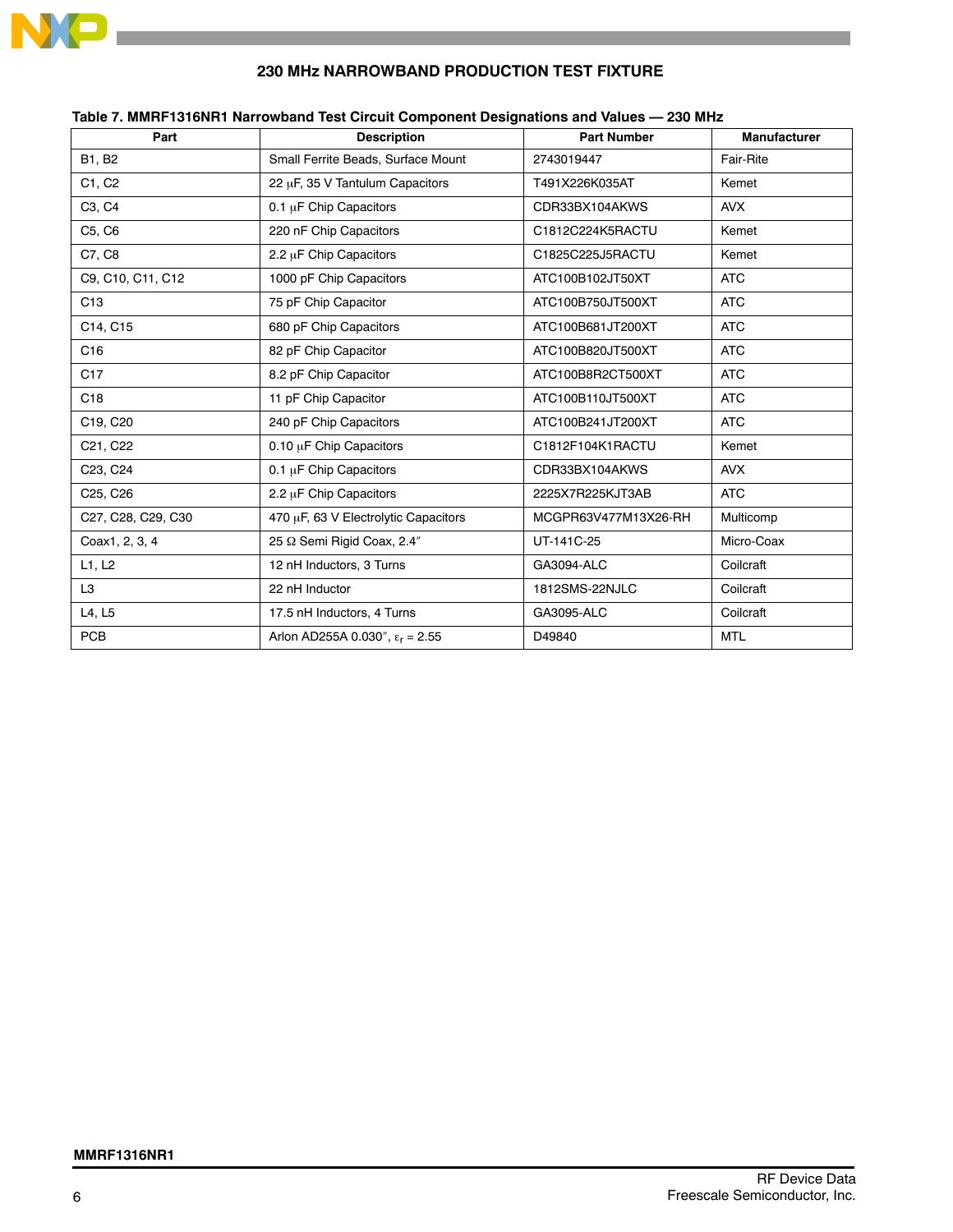





| i<br>I                       |
|------------------------------|
|                              |
| ֞֓֟֓֕׆<br>֢֢֢֢֢֢֪֪֪֦֓֓       |
|                              |
| $\ddot{\phantom{a}}$         |
|                              |
| , in the second condition of |
|                              |
| $\ddot{\phantom{0}}$<br>ī    |

Z24, Z25 0.057 0.230 Microstrip Z26, Z27 0.199 0.230 Microstrip  $Z28$   $\vert$  0.155"  $\times$  0.082" Microstrip Z29 0.110 0.082 Microstrip  $Z30$   $|$  0.100"  $\times$  0.082" Microstrip \* Line length include microstrip bends

 $0.057'' \times 0.230''$  Microstrip  $0.199'' \times 0.230''$  Microstrip  $0.155'' \times 0.082''$  Microstrip  $0.110'' \times 0.082''$  Microstrip  $0.100'' \times 0.082''$  Microstrip

**229** Z30

**Z28** 

\* Line length include microstrip bends

**Description**

**Description** 

**Microstrip**

Microstrip Z24, Z25 **Z26, Z27** 

| Microstrip          | <b>Description</b>                  | Microstrip | <b>Description</b>                         |
|---------------------|-------------------------------------|------------|--------------------------------------------|
|                     | $0.366'' \times 0.082''$ Microstrip |            | Z12, Z13   0.361" x 0.746" Microstrip      |
| Z2, Z3              | $0.169'' \times 0.120''$ Microstrip | 214, 215   | $0.289'' \times 0.522''$ Microstrip        |
| Z4. Z5              | $0.432'' \times 0.120''$ Microstrip | 216, 217   | $\sqrt{0.347'' \times 0.150''}$ Microstrip |
| $26^{*}$ , $27^{*}$ | $0.655'' \times 0.058''$ Microstrip |            | Z18, Z19   0.329" x 0.150" Microstrip      |
| Z8. Z9              | $0.252'' \times 0.068''$ Microstrip | 220, 221   | $0.060'' \times 0.230''$ Microstrip        |
| 210, 211            | $0.078'' \times 0.746''$ Microstrip | Z22, Z23   | 1.040" x 0.230" Microstrip                 |
|                     |                                     |            |                                            |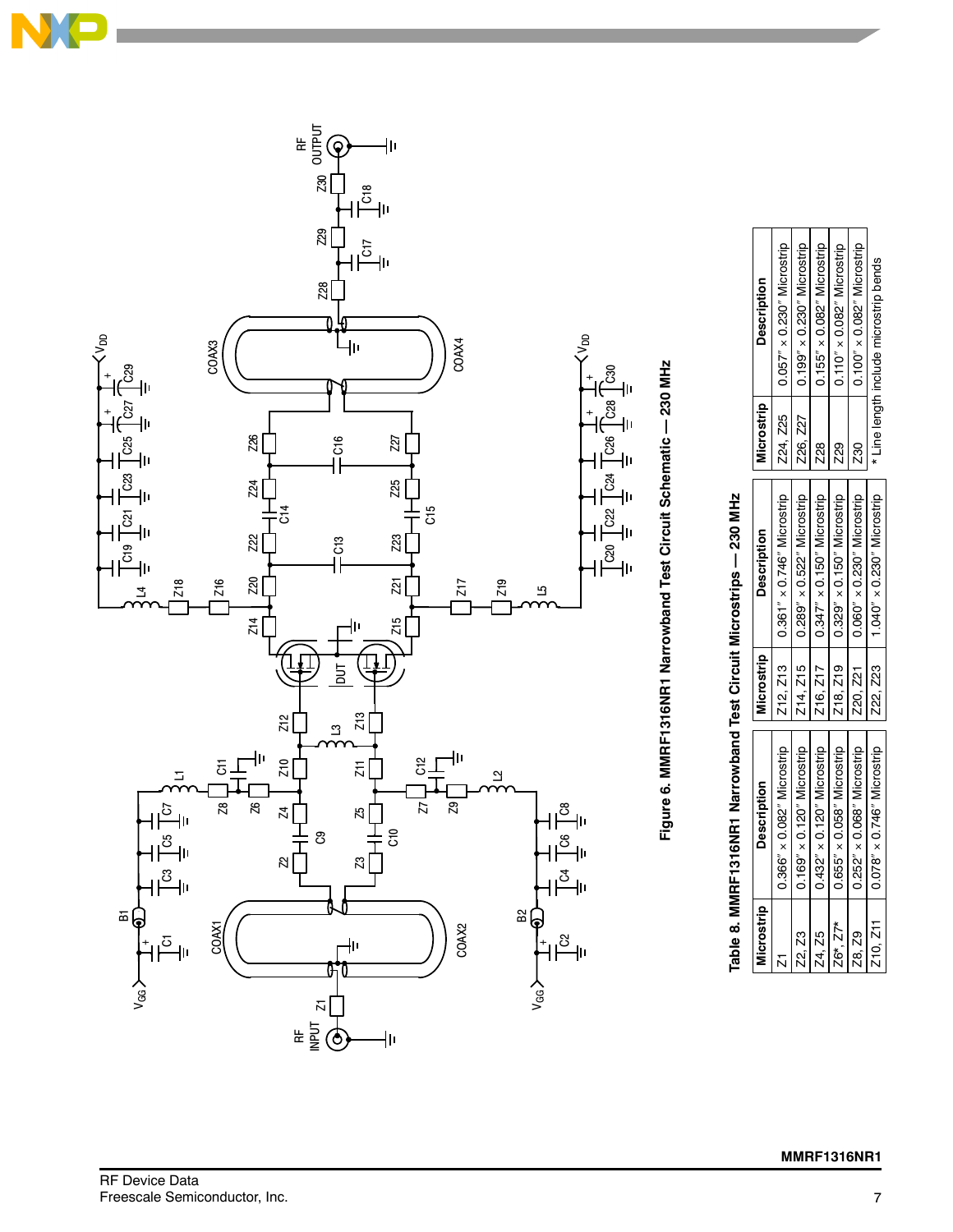

### **TYPICAL CHARACTERISTICS — 230 MHz**



**Figure 7. Output Power versus Gate-Source Voltage at a Constant Input Power**



**Figure 8. Output Power versus Input Power**



**Figure 9. Power Gain and Drain Efficiency versus Output Power and Quiescent Current**



**MMRF1316NR1**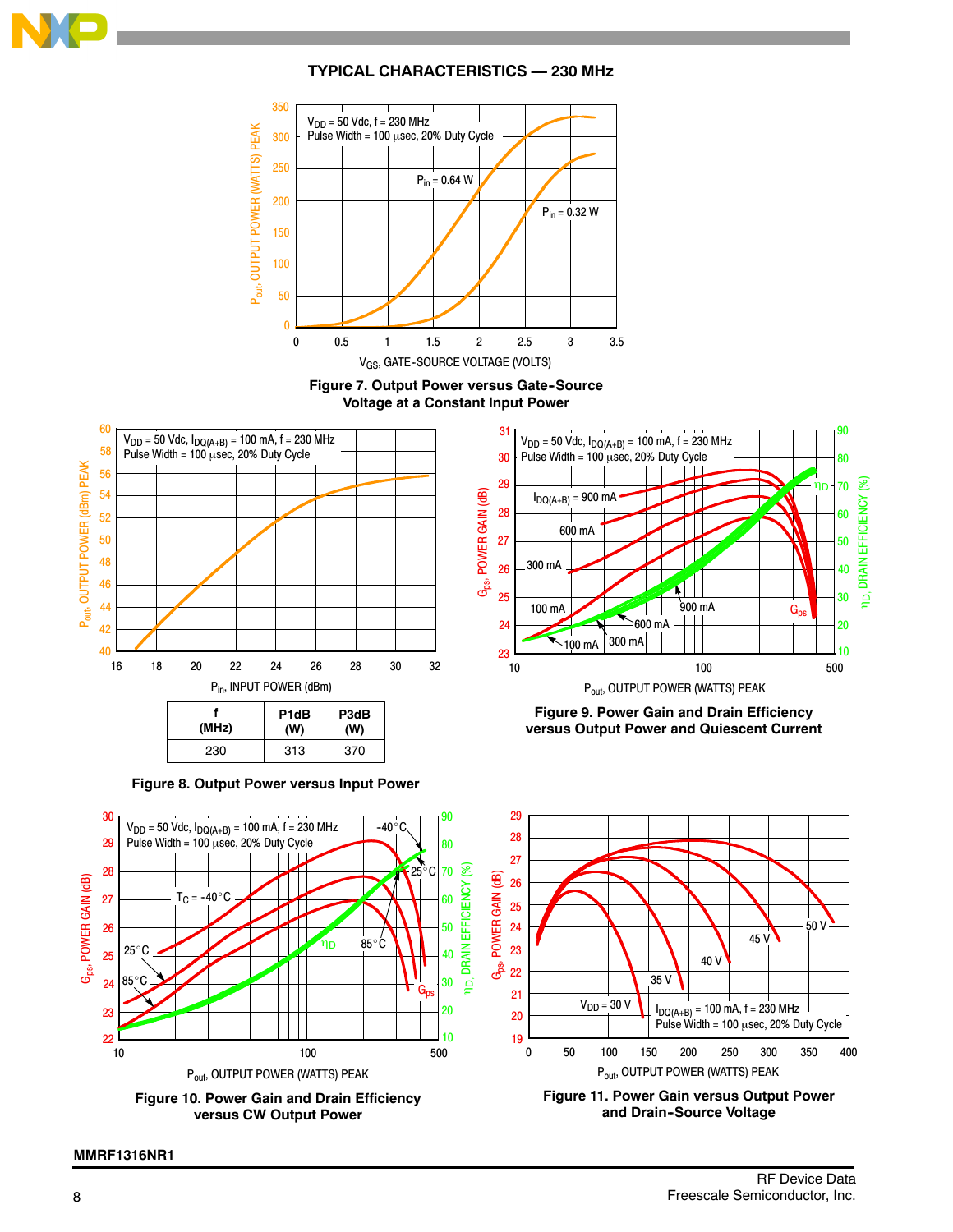

### **230 MHz NARROWBAND PRODUCTION TEST FIXTURE**

| <b>MHz</b> | ⊆source<br>52   | Zload          |
|------------|-----------------|----------------|
| 230        | $1.50 - j10.70$ | $8.30 + j6.90$ |

 $V_{DD}$  = 50 Vdc,  $I_{DQ(A+B)}$  = 100 mA,  $P_{out}$  = 300 W Peak

 $Z_{\text{source}}$  = Test circuit impedance as measured from gate to gate, balanced configuration.

 $Z<sub>load</sub>$  = Test circuit impedance as measured from drain to drain, balanced configuration.



**Figure 12. Narrowband Series Equivalent Source and Load Impedance — 230 MHz**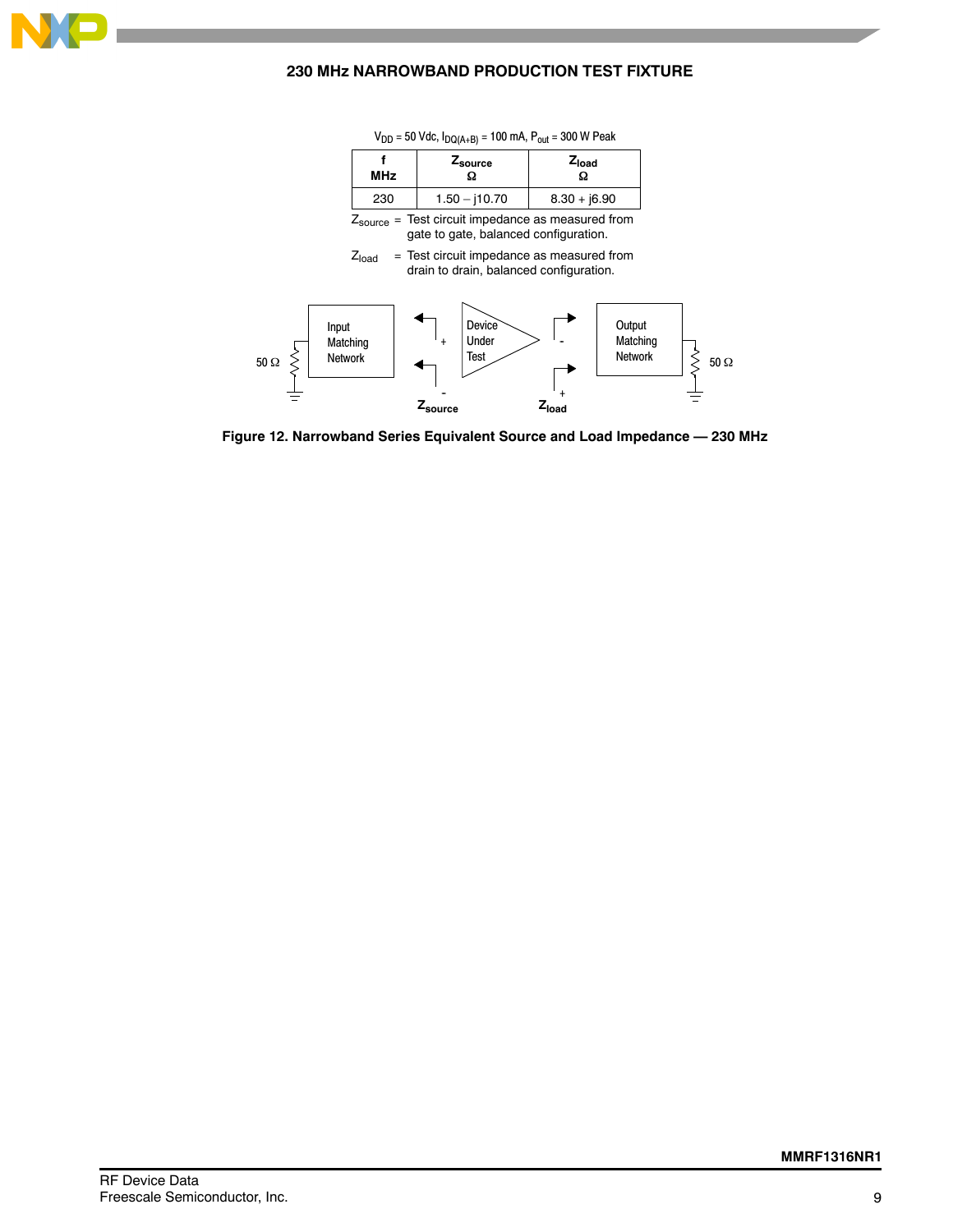

### **87.5–108 MHz BROADBAND REFERENCE CIRCUIT**

**Table 9. 87.5–108 MHz Broadband Performance** (In Freescale Reference Circuit, 50 ohm system)

 $V_{DD}$  = 50 Vdc,  $I_{DQ(A+B)}$  = 100 mA, P<sub>in</sub> = 1.5 W, CW

| Frequency<br>(MHz) | G <sub>ps</sub><br>(dB) | ηD<br>(%) | $P_{\text{out}}$<br>(W) |
|--------------------|-------------------------|-----------|-------------------------|
| 87.5               | 24.4                    | 80.1      | 415                     |
| 98                 | 24.3                    | 81.8      | 404                     |
| 108                | 23.8                    | 80.5      | 361                     |

**Table 10. Load Mismatch/Ruggedness** (In Freescale Reference Circuit, 50 ohm system) I<sub>DQ(A+B)</sub> = 100 mA

| Frequency<br>(MHz) | <b>Signal Type</b> | VSWR                         | $P_{in}$<br>(W)  | Test Voltage, V <sub>DD</sub> | Result                   |
|--------------------|--------------------|------------------------------|------------------|-------------------------------|--------------------------|
| 98                 | СW                 | >65:1<br>at all Phase Angles | (3 dB Overdrive) | 50                            | No Device<br>Degradation |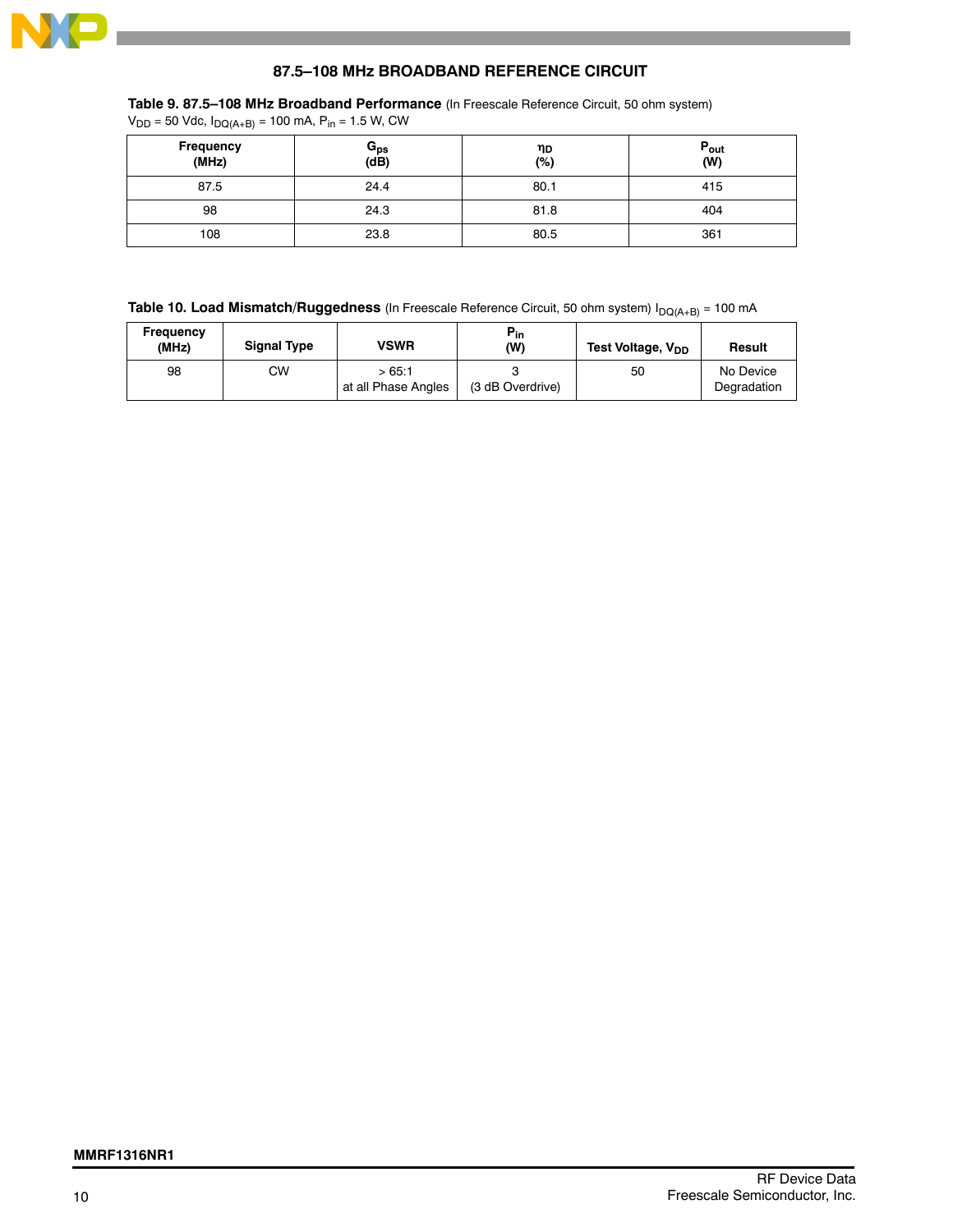

**87.5–108 MHz BROADBAND REFERENCE CIRCUIT**



Note: Component number C10 is not used.

\* Bias Regulator and Temperature Compensation. Refer to AN1643, *RF LDMOS Power Modules for GSM Base Station Application: Optimum Biasing Circuit*. Go to http://www.freescale.com/rf. Select Documentation/Application Notes – AN1643.

**Figure 13. MMRF1316NR1 Broadband Reference Circuit Component Layout — 87.5–108 MHz**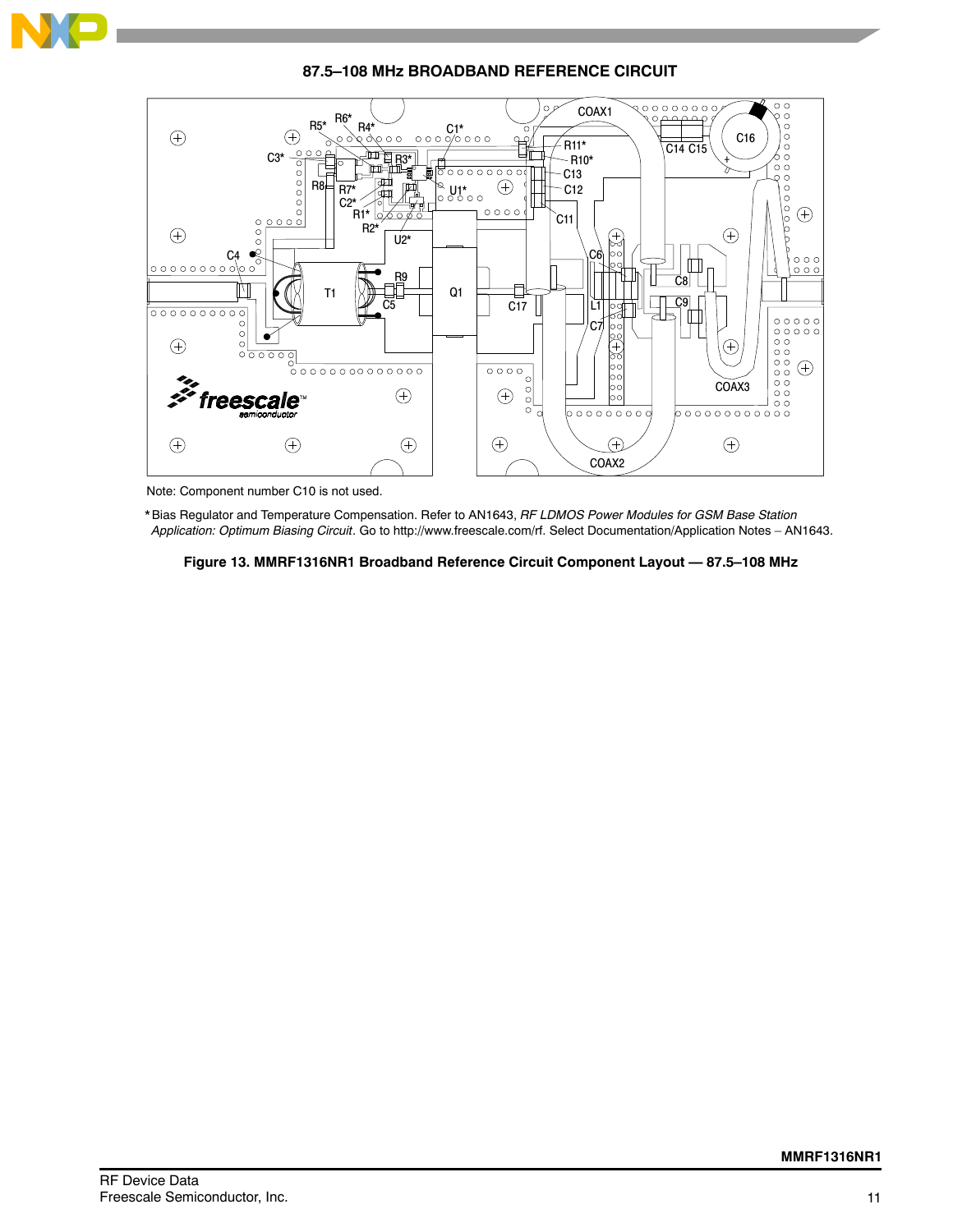

|                   | יייייי סופטואי אווייריה ווייריאליגרייטל אווייריאליגרייטליגרייטליגרייטליגרייטליגרייני                            |                                 |                         |
|-------------------|-----------------------------------------------------------------------------------------------------------------|---------------------------------|-------------------------|
| Part              | <b>Description</b>                                                                                              | <b>Part Number</b>              | <b>Manufacturer</b>     |
| C1, C2            | 1 µF Chip Capacitors                                                                                            | GRM31CR72A105KA01L              | Murata                  |
| C <sub>3</sub>    | 10 nF Chip Capacitor                                                                                            | ATC200B103KT50XT                | <b>ATC</b>              |
| C <sub>4</sub>    | 150 pF Chip Capacitor                                                                                           | ATC100B151JT300XT               | ATC                     |
| C <sub>5</sub>    | 20 pF Chip Capacitor                                                                                            | ATC100B200JT500XT               | <b>ATC</b>              |
| C6, C8, C9        | 1000 pF Chip Capacitors<br>ATC200B102KT50XT                                                                     |                                 | <b>ATC</b>              |
| C7                | 560 pF Chip Capacitor                                                                                           | <b>ATC</b>                      |                         |
| C <sub>11</sub>   | 10 nF Chip Capacitor<br>GCJ216R72A103KA01D                                                                      |                                 | Murata                  |
| C12               | 47 nF Chip Capacitor<br>GCJ21BR72A473KA01L                                                                      |                                 | Murata                  |
| C <sub>13</sub>   | 470 nF Chip Capacitor                                                                                           | GRM31MR72A474KA01L<br>Murata    |                         |
| C14, C15          | 10 µF Chip Capacitors<br>C5750X7S2A106M230KB                                                                    |                                 | <b>TDK</b>              |
| C16               | 470 µF, 63 V Electrolytic Capacitor                                                                             | MCGPR63V477M13X26<br>Multicomp  |                         |
| C <sub>17</sub>   | 20 pF Chip Capacitor                                                                                            | <b>ATC</b><br>ATC100B200JT500XT |                         |
| Coax1, 2          | 35 Ω Flex Cable, 4.72"<br><b>HSF-141</b>                                                                        |                                 | Hongsen Cable           |
| Coax <sub>3</sub> | 50 $\Omega$ Flex Cable, 6.3"<br>SM141                                                                           |                                 | <b>Huber Suhner</b>     |
| L1                | 5 Turns, #16 AWG ID = $0.315$ "/8 mm Inductor,<br><b>Hand Wound</b>                                             | Copper Wire                     |                         |
| Q1                | <b>RF Power LDMOS Transistor</b>                                                                                | MMRF1316NR1                     | Freescale               |
| R1                | 2.2 k $\Omega$ , 1/8 W Chip Resistor                                                                            | CRCW08052K20FKEA                | Vishay                  |
| R <sub>2</sub>    | 390 Ω, 1/8 W Chip Resistor                                                                                      | CRCW0805390RFKEA                | Vishay                  |
| R <sub>3</sub>    | 10 $\Omega$ , 1/8 W Chip Resistor                                                                               | CRCW080510R0FKEA                | Vishay                  |
| R <sub>4</sub>    | 1.0 k $\Omega$ , 1/8 W Chip Resistor                                                                            | CRCW08051K00FKEA                | Vishay                  |
| R <sub>5</sub>    | 2.7 k $\Omega$ , 1/8 W Chip Resistor                                                                            | CRCW08052K70FKEA<br>Vishay      |                         |
| R6                | 200 $\Omega$ , 1/8 W Chip Resistor                                                                              | CRCW0805200RFKEA                | Vishay                  |
| R <sub>7</sub>    | 5.0 kΩ Multi-turn Cermet Trimmer Potentiometer                                                                  | 3224W-1-502E                    | <b>Bourns</b>           |
| R <sub>8</sub>    | 10 $\Omega$ , 1/4 W Chip Resistor                                                                               | CRCW120610R0FKEA                | Vishay                  |
| R <sub>9</sub>    | 240 $\Omega$ , 1/4 W Chip Resistor                                                                              | CRCW1206240RFKEA                | Vishay                  |
| R <sub>10</sub>   | 4.7 k $\Omega$ , 1/2 W Chip Resistor                                                                            | CRCW12104K70FKEA                | Vishay                  |
| R <sub>11</sub>   | 5.1 k $\Omega$ , 1/2 W Chip Resistor                                                                            | CRCW12105K10FKEA                | Vishay                  |
| T1                | 61 Material Binocular Core Ferrite (9:1) with<br>24 AWG 1 Turn Primary, 24 AWG 3 Turns<br>Secondary, Hand Wound | 2861000202                      | <b>Fair-Rite</b>        |
| U1                | Voltage Regulator 5 V, Micro8                                                                                   | LP2951ACDMR2G                   | <b>ON Semiconductor</b> |
| U <sub>2</sub>    | <b>NPN Bipolar Transistor</b>                                                                                   | BC847ALT1G                      | <b>ON Semiconductor</b> |
| PCB               | Rogers RO4350B, 0.030", $\epsilon_r$ = 3.66                                                                     | D59349                          | <b>MTL</b>              |

### **87.5–108 MHz BROADBAND REFERENCE CIRCUIT**

**Table 11. MMRF1316NR1 Broadband Reference Circuit Component Designations and Values — 87.5–108 MHz**

Note: Component number C10 is not used.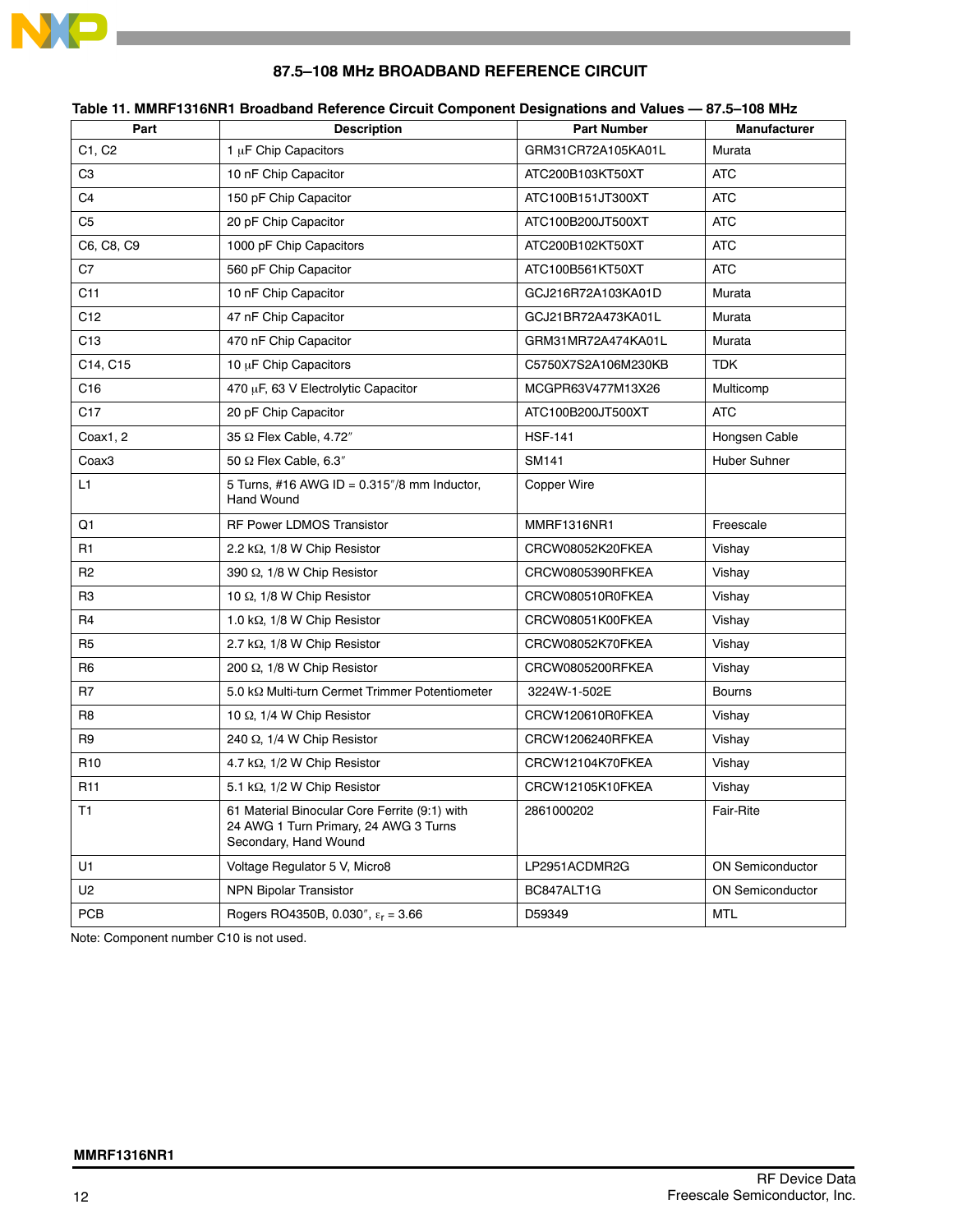



Note: Component number C10 is not used. Note: Component number C10 is not used.

Figure 14. MMRF1316NR1 Broadband Reference Circuit Schematic -- 87.5-108 MHz **Figure 14. MMRF1316NR1 Broadband Reference Circuit Schematic — 87.5–108 MHz**

| Microstrip              | <b>Description</b>                  | Microstrip | <b>Description</b>                      |
|-------------------------|-------------------------------------|------------|-----------------------------------------|
| $\bar{\mathcal{K}}$     | $0.430'' \times 0.150''$ Microstrip |            | Z11, Z12   0.400" x 0.240" Microstrip   |
| $\stackrel{*}{\approx}$ | $0.320'' \times 0.080''$ Microstrip |            | Z13, Z14   0.170" x 0.210" Microstrip   |
| $\overline{23}^*$       | $0.680'' \times 0.080''$ Microstrip | Z15        | $0.680'' \times 0.140''$ Microstrip     |
| $\overline{z}$          | $0.310'' \times 0.170''$ Microstrip |            | Z16* Z17*   0.200" × 0.100" Microstrip  |
| Z5. Z6                  | $0.195'' \times 0.240''$ Microstrip |            | Z18, Z19   0.230" x 0.300" Microstrip   |
| Z7, Z8                  | $0.380'' \times 0.630''$ Microstrip | Z20        | $0.190'' \times 0.170''$ Microstrip     |
| Z9, Z10                 | $0.380'' \times 0.630''$ Microstrip |            | * Line length includes microstrip bends |
|                         |                                     |            |                                         |

# Table 12. MMRF1316NR1 Broadband Reference Circuit Microstrips -- 87.5-108 MHz **Table 12. MMRF1316NR1 Broadband Reference Circuit Microstrips — 87.5–108 MHz**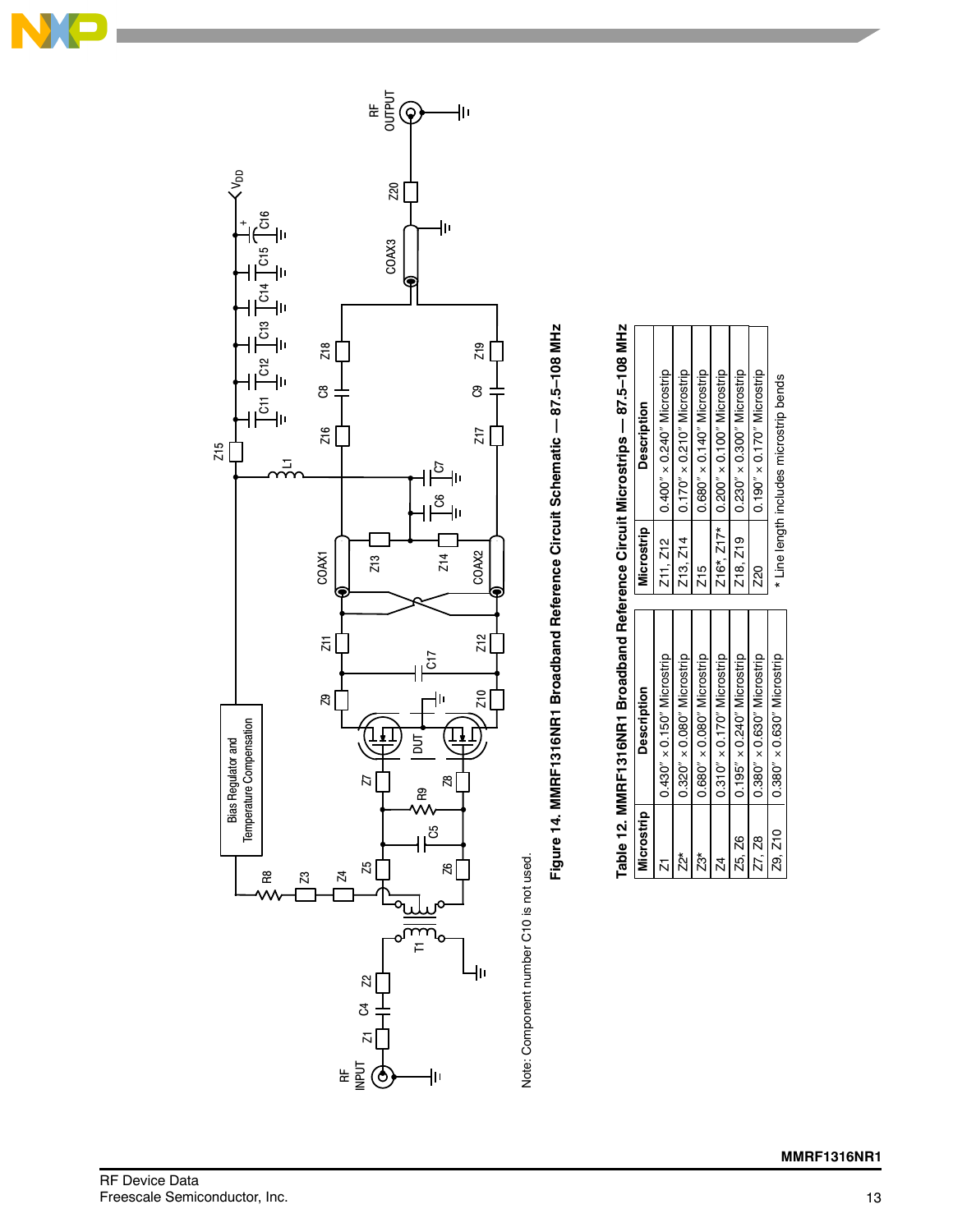

### **TYPICAL CHARACTERISTICS — 87.5–108 MHz BROADBAND REFERENCE CIRCUIT**







**Figure 16. CW Output Power versus Gate--Source Voltage at a Constant Input Power**



**Figure 17. CW Output Power versus Gate--Source Voltage at a Constant Input Power**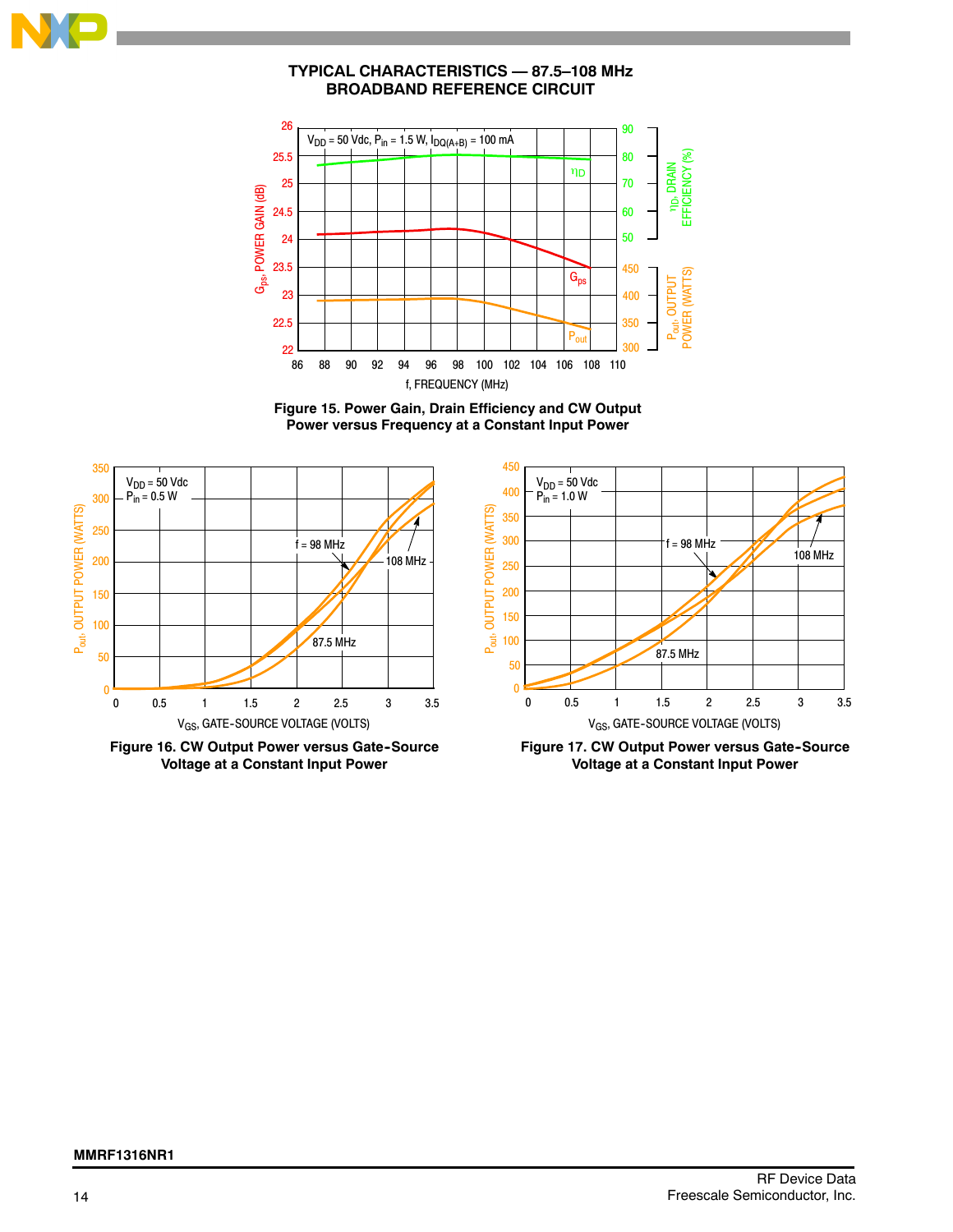

### **TYPICAL CHARACTERISTICS — 87.5–108 MHz BROADBAND REFERENCE CIRCUIT**





240

355

108



**Figure 19. Power Gain and Drain Efficiency versus CW Output Power**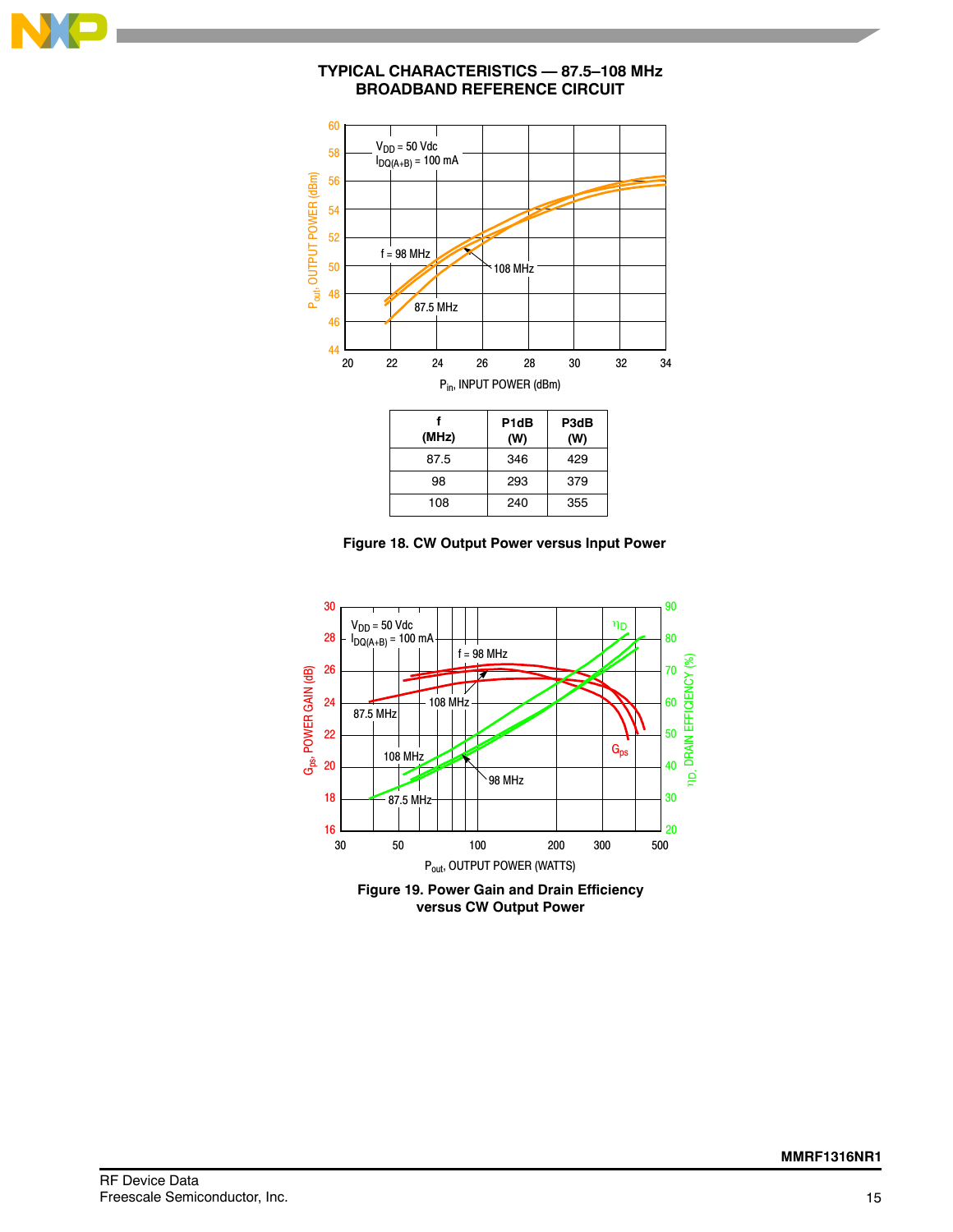

### **87.5–108 MHz BROADBAND REFERENCE CIRCUIT**



 $V_{DD}$  = 50 Vdc,  $I_{DQ(A+B)}$  = 100 mA,  $P_{out}$  = 300 W CW

| <b>MHz</b> | Zsource<br>Ω   | Z <sub>load</sub><br>Ω |
|------------|----------------|------------------------|
| 87.5       | $10.3 + j14.4$ | $13.7 + j8.15$         |
| 92         | $11.5 + j15.8$ | $14.2 + j8.09$         |
| 96         | $12.6 + j17.0$ | $14.7 + j8.04$         |
| 100        | $13.9 + i18.2$ | $15.2 + 17.99$         |
| 104        | $15.5 + j19.6$ | $15.7 + 17.94$         |
| 108        | $17.2 + j20.9$ | $16.2 + 17.89$         |

Zsource = Test circuit impedance as measured from gate to gate, balanced configuration.

 $Z<sub>load</sub>$  = Test circuit impedance as measured from drain to drain, balanced configuration.



**Figure 20. Broadband Series Equivalent Source and Load Impedance — 87.5–108 MHz**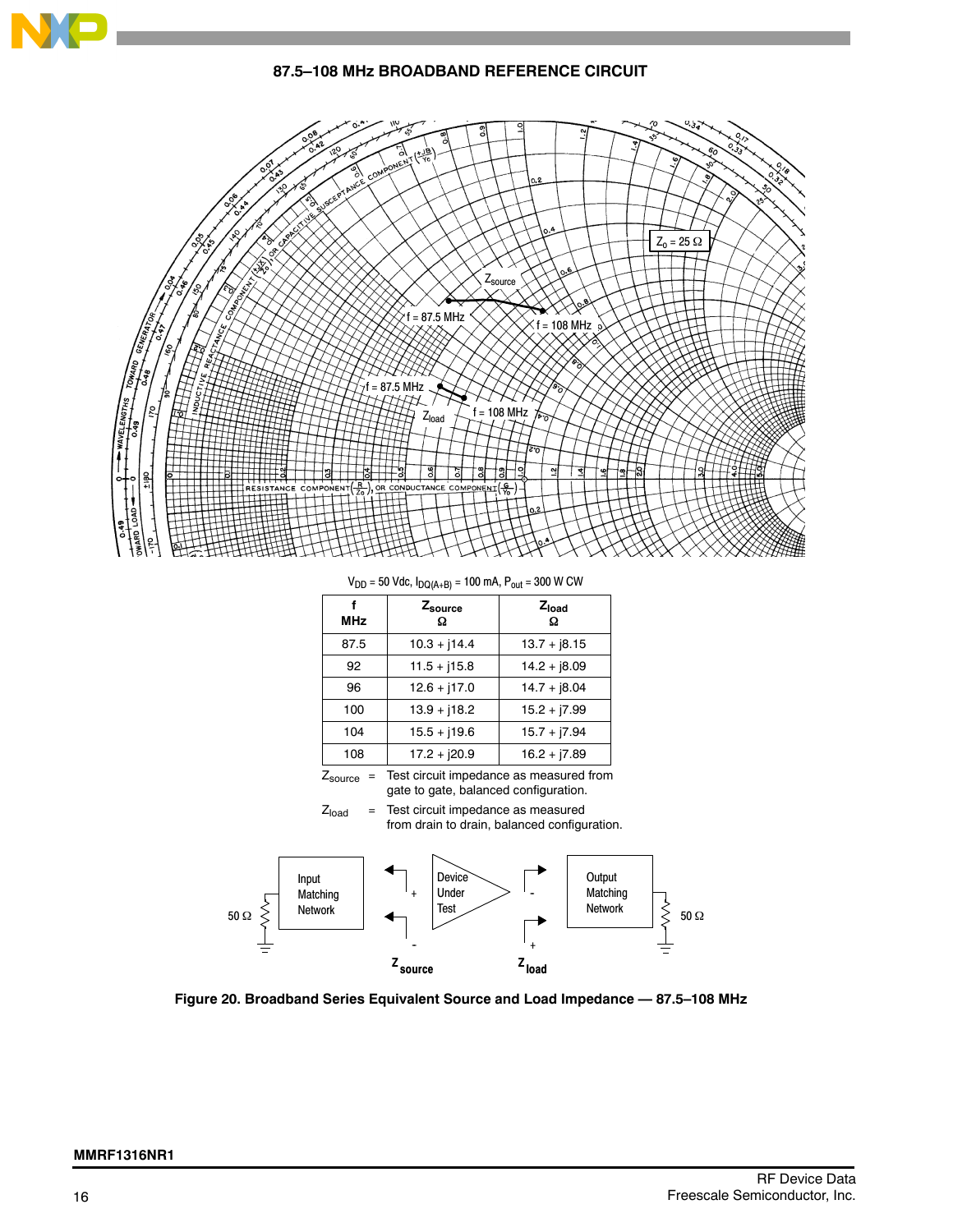

### **HARMONIC MEASUREMENTS — 87.5–108 MHz BROADBAND REFERENCE CIRCUIT**



| H <sub>2</sub> | H <sub>3</sub><br>$(200 \text{ MHz})$ (300 MHz) (400 MHz) (500 MHz) | H <sub>4</sub> | <b>H5</b> |
|----------------|---------------------------------------------------------------------|----------------|-----------|
|                | $-45.2$ dB $-17.7$ dB $-52.9$ dB $-29.0$ dB                         |                |           |

**Figure 21. 100 MHz Harmonics @ 300 W CW**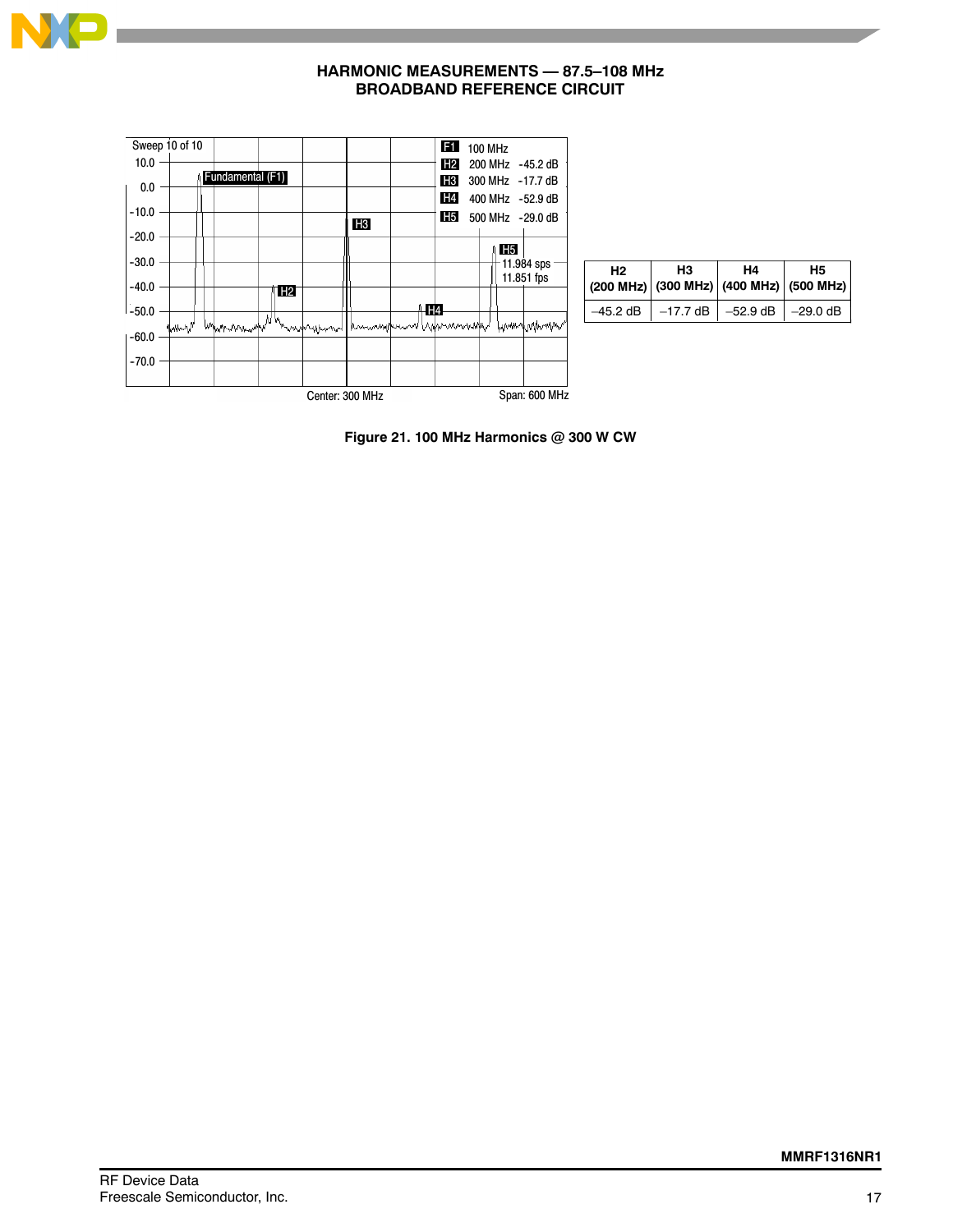

### **PACKAGE DIMENSIONS**



| FREESCALE SEMICONDUCTOR. INC.<br>O<br>ALL RIGHTS RESERVED. | MECHANICAL OUTLINE | PRINT VERSION NOT TO SCALE       |
|------------------------------------------------------------|--------------------|----------------------------------|
| TITI E:                                                    |                    | DOCUMENT NO: 98ASA10577D<br>RFV: |
| $TO - 270WB - 4$                                           |                    | STANDARD: NON-JEDEC              |
|                                                            |                    | 27 AUG 2013                      |

### **MMRF1316NR1**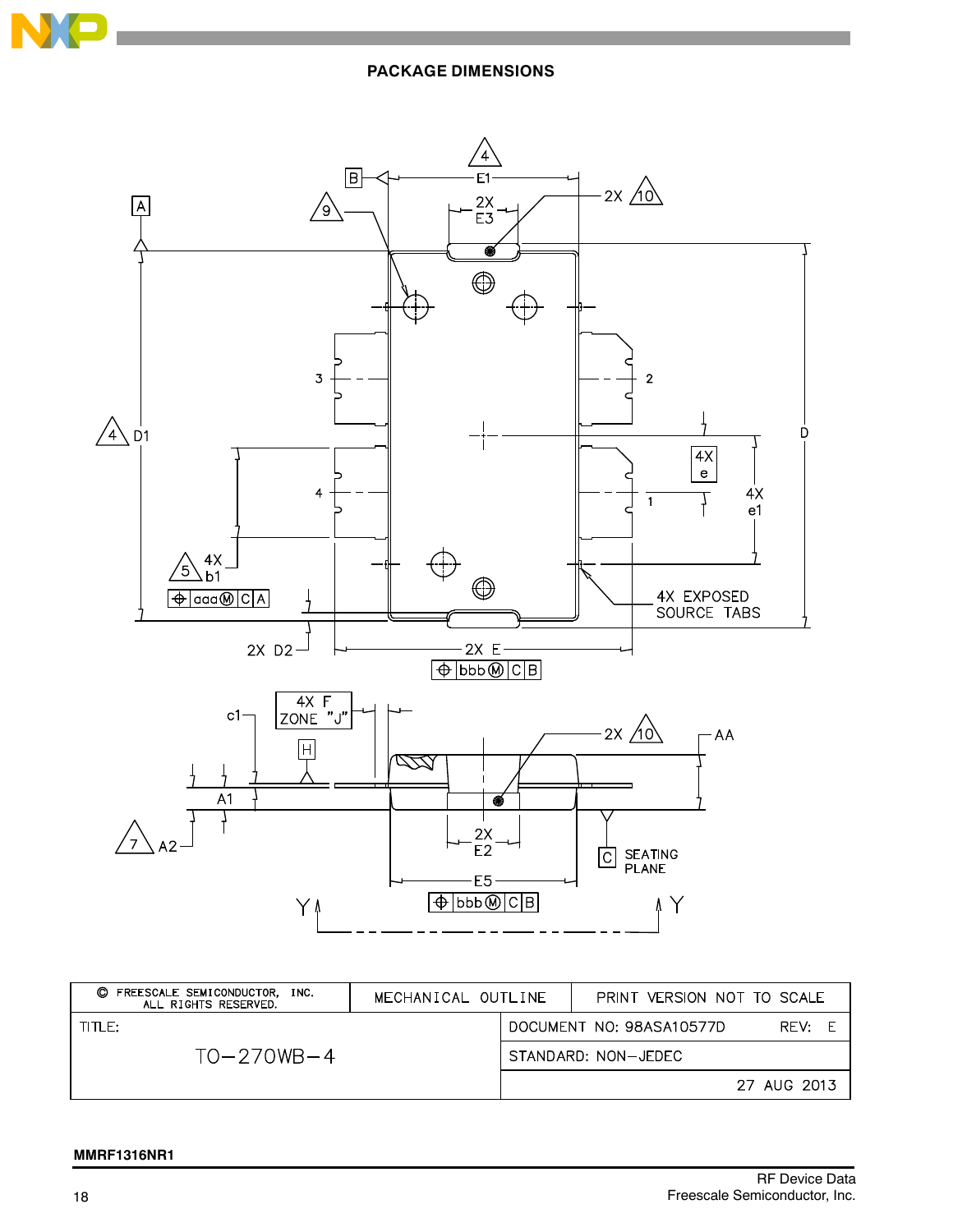

VIEW Y-Y

| FREESCALE SEMICONDUCTOR. INC.<br>O<br>ALL RIGHTS RESERVED. | MECHANICAL OUTLINE | PRINT VERSION NOT TO SCALE |             |
|------------------------------------------------------------|--------------------|----------------------------|-------------|
| TITLE:                                                     |                    | DOCUMENT NO: 98ASA10577D   | RFV:        |
| $TO - 270WB - 4$                                           |                    | STANDARD: NON-JEDEC        |             |
|                                                            |                    |                            | 27 AUG 2013 |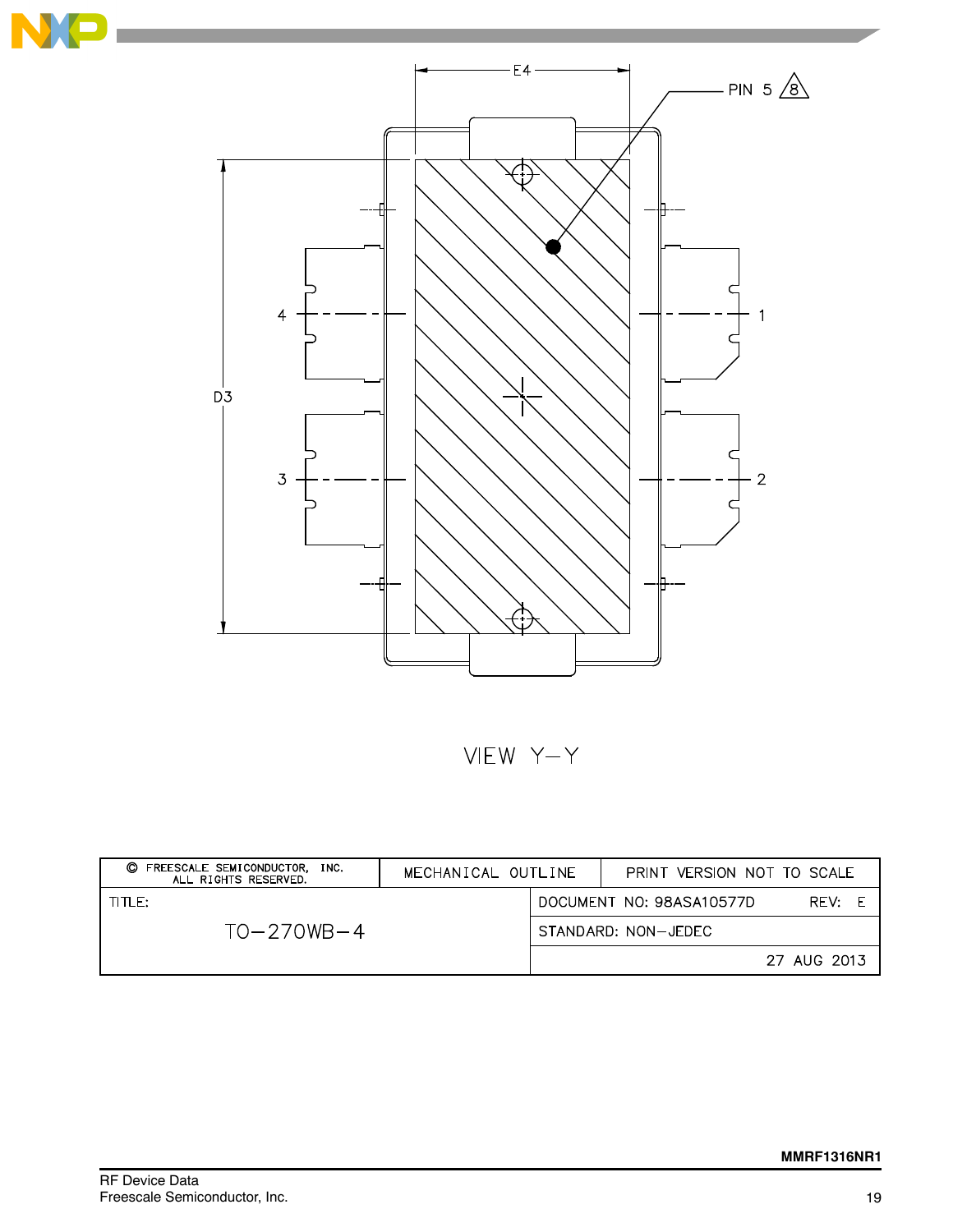- NOTES:
	- 1. CONTROLLING DIMENSION: INCH
	- 2. INTERPRET DIMENSIONS AND TOLERANCES PER ASME Y14.5M-1994.
	- 3. DATUM PLANE H IS LOCATED AT THE TOP OF LEAD AND IS COINCIDENT WITH THE LEAD WHERE THE LEAD EXITS THE PLASTIC BODY AT THE TOP OF THE PARTING LINE.
	- $\sqrt{4}$  dimensions D1 and E1 D0 NOT INCLUDE MOLD PROTRUSION. ALLOWABLE PROTRUSION IS .006 INCH (0.15MM) PER SIDE. DIMENSIONS D1 AND E1 D0 INCLUDE MOLD MISMATCH AND ARE DETERMINED AT DATUM PLANE H.
	- $\sqrt{5}$  DIMENSIONS b1 DOES NOT INCLUDE DAMBAR PROTRUSION. ALLOWABLE DAMBAR PROTRUSION SHALL BE . 005 INCH (0.13MM) TOTAL IN EXCESS OF THE b1 DIMENSION AT MAXIMUM MATERIAL CONDITION.
	- 6. DATUMS A AND B TO BE DETERMINED AT DATUM PLANE H.
	- $\sqrt{2}$  dimension a2 applies within zone J only.
	- $\sqrt{8}$  hatching represents the exposed area of the heat slug. Dimensions D3 and D4 REPRESENT THE VALUES BETWEEN THE TWO OPPOSITE POINTS ALONG THE EDGES OF EXPOSED AREA OF HEAT SLUG.
	- $\sqrt{2}$  DIMPLED HOLE REPRESENTS INPUT SIDE.

THESE SURFACES OF THE HEAT SLUG ARE NOT PART OF THE SOLDERABLE SURFACES 4 N AND MAY REMAIN UNPLATED.

|                                                                               |            | <b>INCH</b>      |            | <b>MILLIMETER</b>          |                |                | <b>INCH</b>              |            | <b>MILLIMETER</b> |  |
|-------------------------------------------------------------------------------|------------|------------------|------------|----------------------------|----------------|----------------|--------------------------|------------|-------------------|--|
| <b>DIM</b>                                                                    | <b>MIN</b> | MAX              | <b>MIN</b> | MAX                        | <b>DIM</b>     | <b>MIN</b>     | MAX                      | <b>MIN</b> | <b>MAX</b>        |  |
| AA                                                                            | .100       | .104             | 2.54       | 2.64                       | F              |                | .025 BSC                 |            | 0.64 BSC          |  |
| A1                                                                            | .039       | .043             | 0.99       | 1.09                       | b <sub>1</sub> | .164           | .170                     | 4.17       | 4.32              |  |
| A2                                                                            | .040       | .042             | 1.02       | 1.07                       | c <sub>1</sub> | .007           | .011                     | 0.18       | 0.28              |  |
| D                                                                             | .712       | .720             | 18.08      | 18.29                      | e              |                | .106 BSC                 |            | 2.69 BSC          |  |
| D <sub>1</sub>                                                                | .688       | .692             | 17.48      | 17.58                      | e1             | .239 INFO ONLY |                          |            | 6.07 INFO ONLY    |  |
| D <sub>2</sub>                                                                | .011       | .019             | 0.28       | 0.48                       | aaa            | .004           |                          | 0.10       |                   |  |
| D <sub>3</sub>                                                                | .600       |                  | 15.24      | ---                        | bbb            | .008           |                          | 0.20       |                   |  |
| E                                                                             | .551       | .559             | 14.00      | 14.20                      |                |                |                          |            |                   |  |
| F1                                                                            | .353       | .357             | 8.97       | 9.07                       |                |                |                          |            |                   |  |
| E <sub>2</sub>                                                                | .132       | .140             | 3.35       | 3.56                       |                |                |                          |            |                   |  |
| E3                                                                            | .124       | .132             | 3.15       | 3.35                       |                |                |                          |            |                   |  |
| E4                                                                            | .270       |                  | 6.86       |                            |                |                |                          |            |                   |  |
| E <sub>5</sub>                                                                | .346       | .350             | 8.79       | 8.89                       |                |                |                          |            |                   |  |
| C FREESCALE SEMICONDUCTOR. INC.<br>MECHANICAL OUTLINE<br>ALL RIGHTS RESERVED. |            |                  |            | PRINT VERSION NOT TO SCALE |                |                |                          |            |                   |  |
| TITLE:                                                                        |            |                  |            |                            |                |                | DOCUMENT NO: 98ASA10577D |            | REV: E            |  |
|                                                                               |            | $TO - 270WB - 4$ |            |                            |                |                | STANDARD: NON-JEDEC      |            |                   |  |
|                                                                               |            |                  |            |                            |                |                |                          |            | 27 AUG 2013       |  |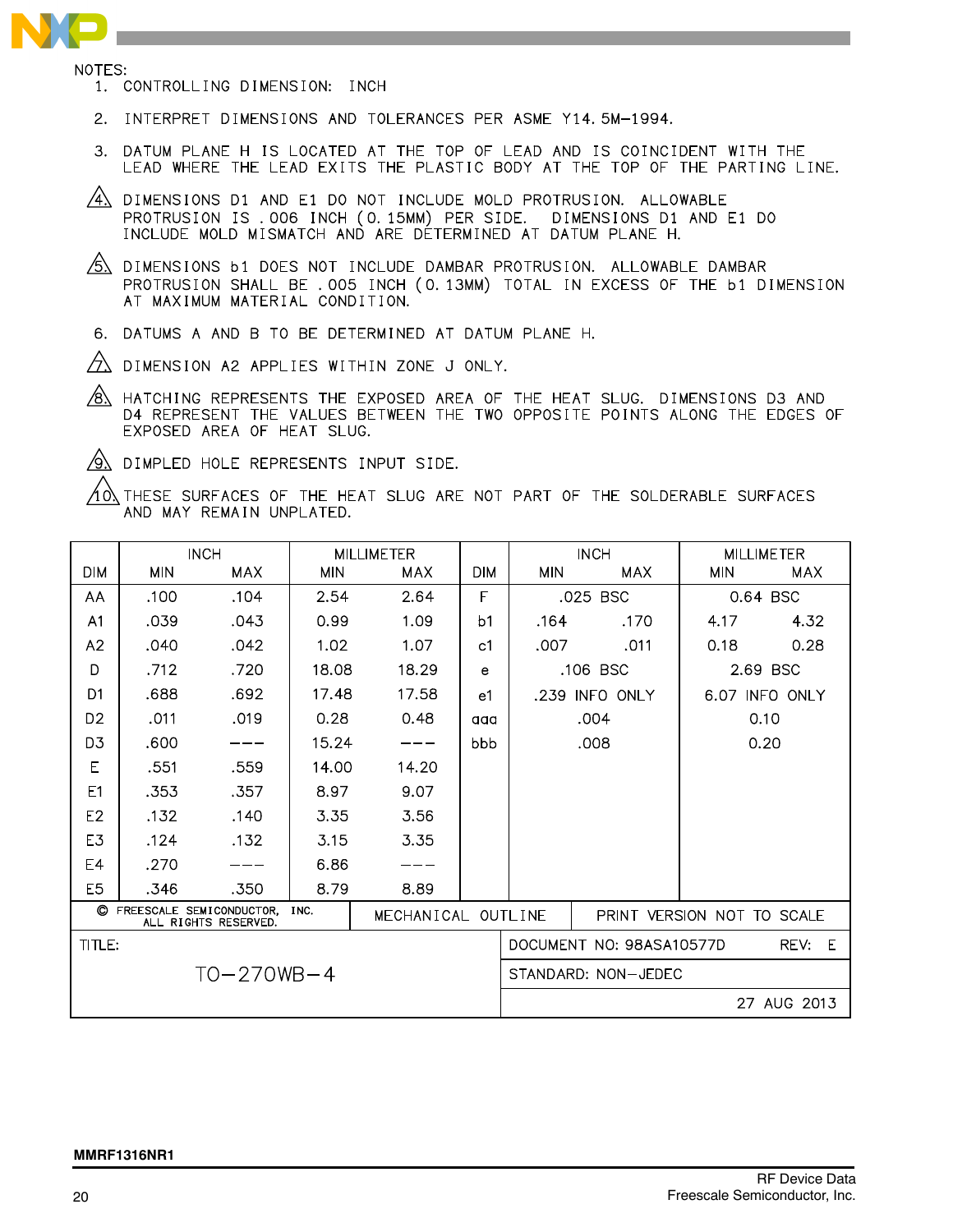

### **PRODUCT DOCUMENTATION AND SOFTWARE**

Refer to the following resources to aid your design process.

### **Application Notes**

- AN1955: Thermal Measurement Methodology of RF Power Amplifiers
- AN1643: RF LDMOS Power Modules for GSM Base Station Application: Optimum Biasing Circuit

### **Engineering Bulletins**

EB212: Using Data Sheet Impedances for RF LDMOS Devices

### **Software**

Electromigration MTTF Calculator

For Software, do a Part Number search at http://www.freescale.com, and select the "Part Number" link. Go to the Software & Tools tab on the part's Product Summary page to download the respective tool.

### **REVISION HISTORY**

The following table summarizes revisions to this document.

| <b>Revision</b> | <b>Date</b>      | <b>Description</b>            |
|-----------------|------------------|-------------------------------|
|                 | <b>July 2014</b> | Initial Release of Data Sheet |